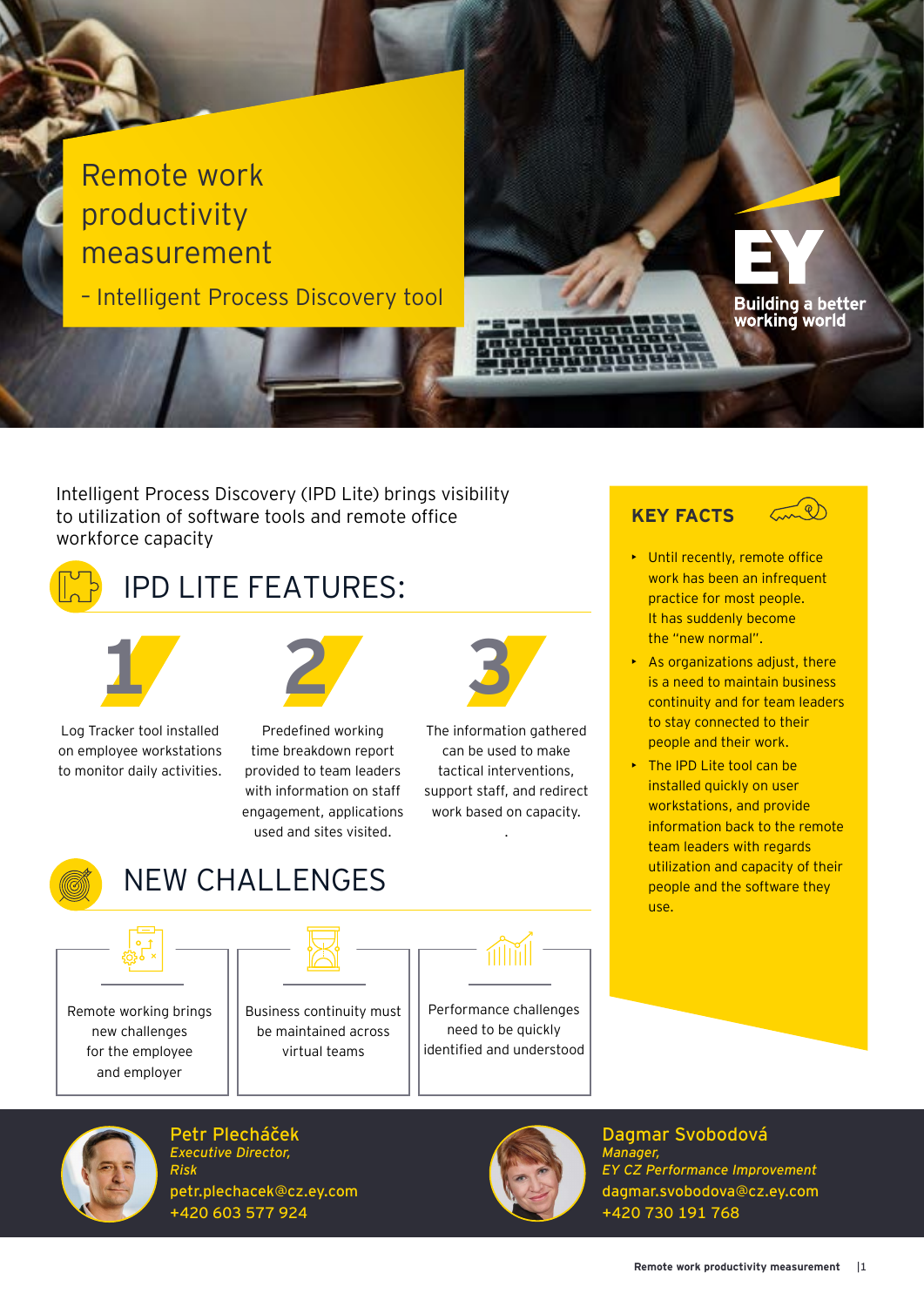The Intelligent Process Discovery (IPD) tool is tailored to your organization's specific needs.



As the situation is dynamic, we offer you a prompt implementation of the tool. This can be done remotely within up to 5 business dawys.

The subsequent stage is to analyze and present the available data on a daily basis (under a 30-day free license).

The tool will provide you with employee capacity data gathered using user login information.

- Performance analytics help allocate projects and tasks
- The user-friendly (Power BI) dashboard delivers data in real time
- IPD implementation increases engagement and motivation in remote work environment
	- Additionally, EY can support change management process as needed, and identify future improvement opportunities

## IMPLEMENTATION SCHEDULE



### **NO INTEGRATION NEEDED CUICK IMPLEMENTATION**

No data access required – the tool integrates with any ERP system and gathers comprehensive data with no need for user involvement.



Quick installation and quick access to data – basic measurement data available within 1-2 days following implementation.



# REQUIRED PARAMETERS\*



in scope



> 50 workstations

A network drive One virtual machine/ User Desktop/Laptop



| _____ |
|-------|
|       |

SQL Server Database | PowerBI Reporting Service license